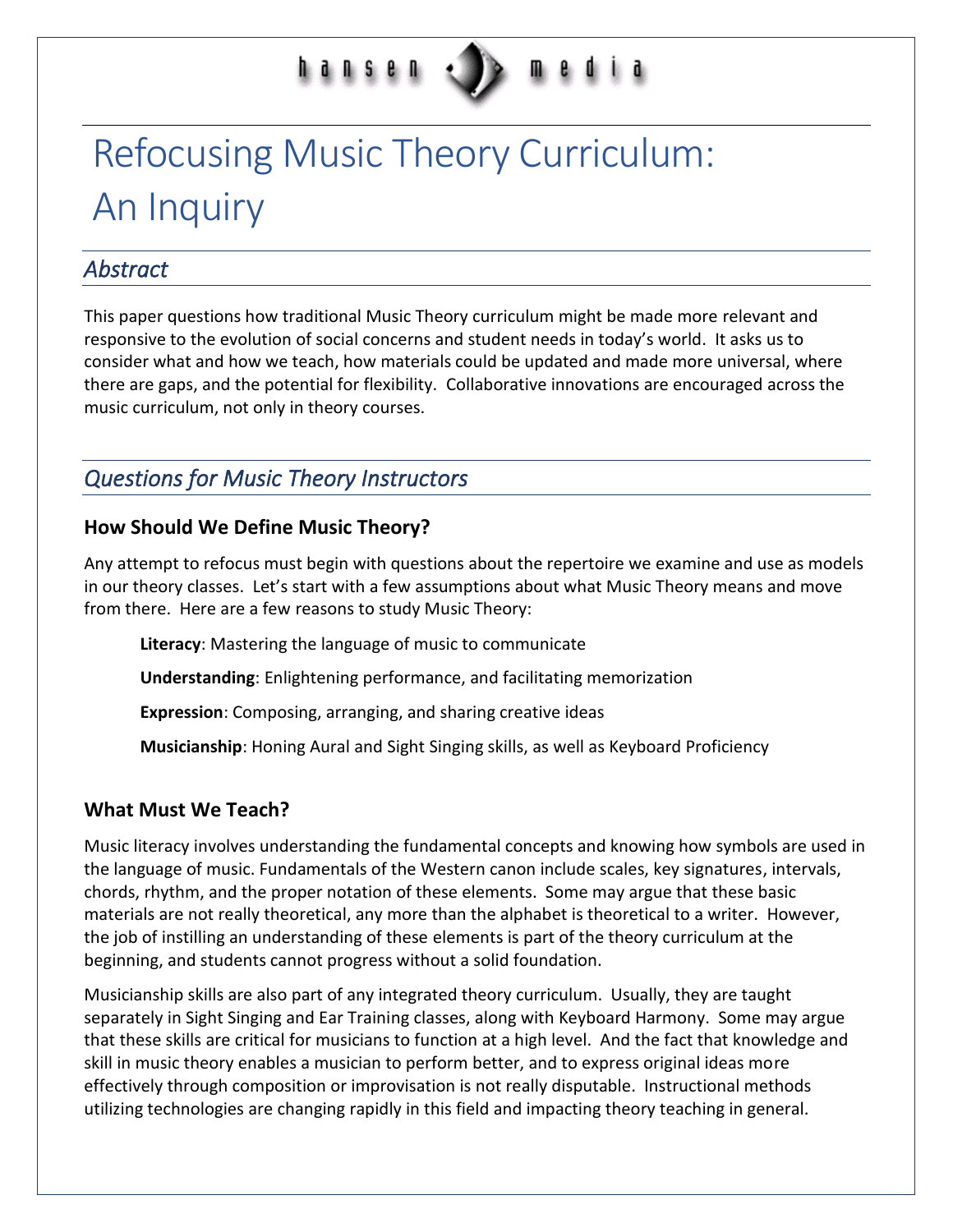The main topics and the order of presentation are consistent among popular textbooks, and they generally follow a similar pattern. Fundamentals are addressed to varying degrees. Then nonharmonic tones, functional analysis, part writing, phrases and cadences, basic forms, simple counterpoint, and chromatic harmony follow. This is followed by an overview of 20th century techniques and ends up in the present. Upper-division courses usually address more advanced counterpoint, along with structural analysis, orchestration, and a deeper dive into musical matters that are truly theoretical. The goal is to develop a thorough understanding of the relationships between sounds in time, which to me is the main purpose of studying Music Theory. But most of these topics are not the exclusive domain of a specific style or cultural source.

#### **Should the Canon of Western European Music Dominate our Curriculum?**

Decentering a cultural or systemic bias should not be undertaken by music theorists alone, because choices in literature addressed in the music history class, the literature performed by ensembles, and the music studied in applied studios would ideally be considered holistically. While the bulk of the repertoire studied in most of these arenas was composed by white males in Germany, Italy, France, and England over the last few centuries, their music does not provide the only vehicle for studying music theory. While it does represent some of the highest artistic achievements and will remain a cornerstone of music training in some circles, it is a narrow cultural slice. To what degree should we reduce the influence of the models currently embedded in the curriculum, if at all? (Bach, Beethoven, Bartok, et al.)

If we choose to expand the concepts taught in the theory classroom to embrace other composers and musical styles, the question becomes what we sacrifice, or address superficially, to make time for new things. One example is the fixation on part-writing in the style of J.S. Bach according to a narrow set of guidelines. The more widely used textbooks allocate a significant amount of time and space to this topic. Perhaps deeper fluency in this particular skill could be taught in upper-division courses.

#### **What Additional Repertoire Should We Include?**

What is the reason that most Music Theory textbooks and anthologies used today predominantly address the music of European male composers from the 18th and 19th centuries? Is this phenomenon similar to the "Great Books of the Western World" concept, which assumes that a person would be educated if they had read a list of "Classics?"

Where do instructors find music to analyze and perform that was written by composers from different ethnicities, genders, and styles to illustrate musical concepts? Is an adequate amount of music by diverse composers accessible in the public domain, if publishers have not collected and distributed it?

Why not include non-western music in the curriculum and indigenous music from around the world, including Latin American, African, Asian, and Indian?